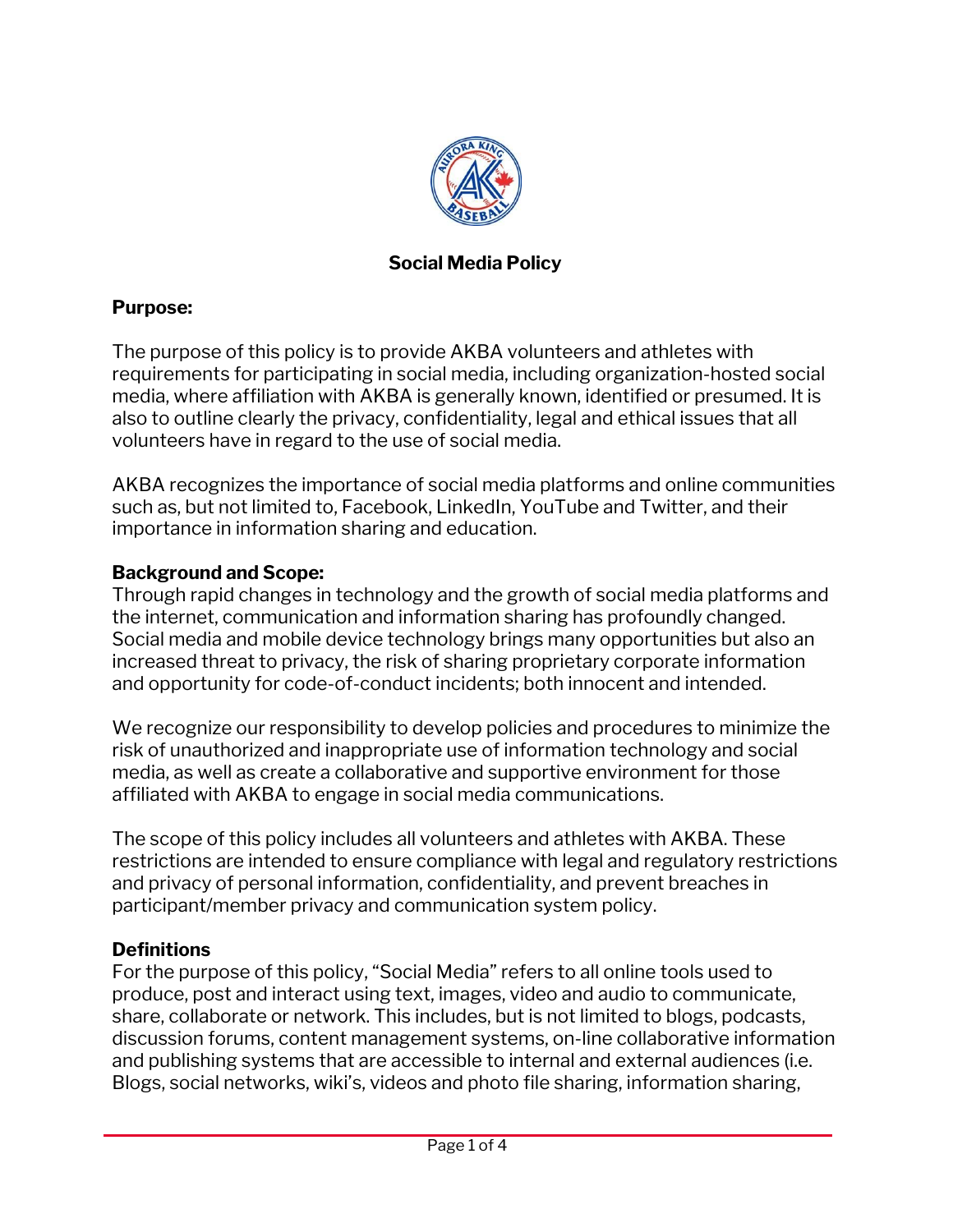tagging, podcasting and vlogging, and other similar tools (Twitter, Facebook, LinkedIn, Snapchat, etc.)

## **Individual Accounts**

# **Policy**

This section includes principles, standards and responsibilities of volunteers and athletes when posting on their own accounts, commenting on other sites and using social media.

This policy is not intended to interfere with the private lives of our volunteers or impinge on the right to freedom of speech. This policy is designed to safeguard the Association's integrity, image and branding.

- 1. The principles and guidelines that apply to any/all organization activities, as found in the Code of Conduct, apply to all online activities.
- 2. Actions inside and outside the Association can affect your relationship with the Association if such behaviours may affect the reputation of fellow volunteers, athletes, members, participants, and partners.
- 3. Any athlete or volunteer, who violates this policy may be disciplined under the Association's disciplinary process up to and including dismissal or removal from a team or from a volunteer position.

Confidentiality of member and participant information must be maintained. Consequences of breaches in confidentiality may be far reaching and, in most cases, are not anticipated at the time of occurrence. Any of these situations could jeopardize an individual's or the Association's experience, effective job performance, and place the Association and member/volunteer in contravention of the law.

Anyone who chooses to represent themselves as affiliated with AKBA in their personal account must consider how they are representing themselves and the Association; consistency of posted content with Association mission and values and how the Association will thus be perceived, must be maintained.

Where a volunteer or athlete's connection to AKBA is apparent or presumed, the individual must make it clear that they are speaking for themselves and not on behalf of the Association. In these circumstances, the following disclaimer: "*The views expressed on this [blog; website etc...] are my own and do not reflect the views of the Association*" should be included. Please note this disclaimer does not itself exempt anyone from being responsible for the content of their social media accounts.

Everyone should be cognizant of standards of member and participant privacy and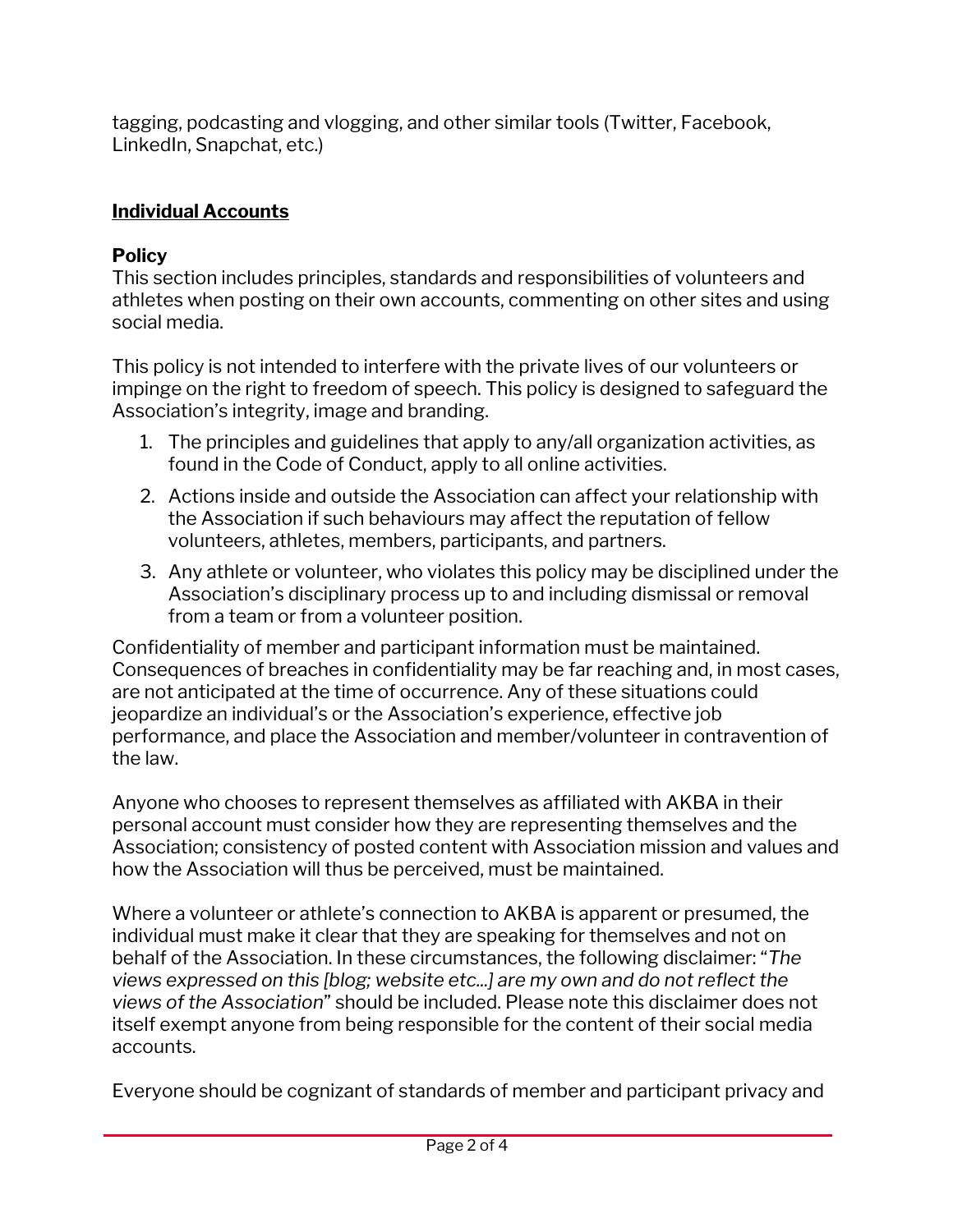confidentiality. Privacy and confidentiality must be maintained in all environments, including online, and volunteers or others must at all times refrain from posting identifiable member or participant information of any kind online.

## **AKBA Social Media Communications**

Association representation, including specific programs or teams, via online social media platforms can only be initiated and authorized by the Board of Director. Any accounts existing without prior authorization as required above will be subject to review and may be amended or removed.

The Board of Director will identify specific volunteers who will be given access to communicate via official AKBA social media accounts.

Training sessions will take place with those granted access to communicate on behalf of the Association.

In the event of an emerging crisis or potentially harmful information (whether through social media or traditional media) as determined by AKBA, all communication will originate only from AKBA-designated spokespeople.

*Board approved last: 19 November 2019*